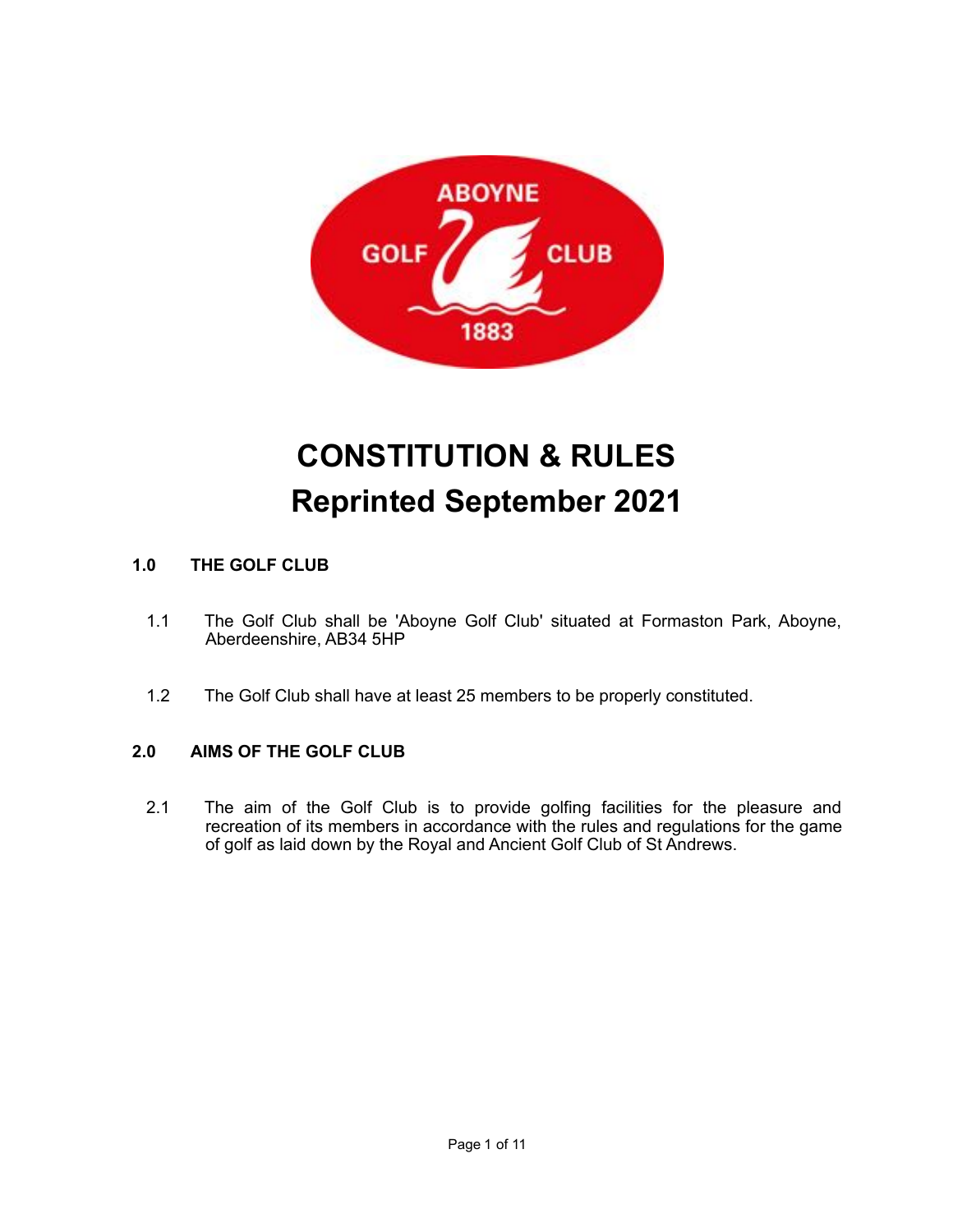

## **3.0 THE COUNCIL AND OFFICE-BEARERS OF THE GOLF CLUB**

3.1 The Office-bearers of the Golf Club shall consist of the President, the Vice-President, the Men's Captain, the Seniors' Captain, and the Ladies' Captain who, along with four Ordinary Members, shall constitute the Council.

## **4.0 TRUSTEES OF THE GOLF CLUB**

4.1 The Trustees of the Golf Club shall be the President, the Vice-President and the Club Secretary for the time being.

#### **5.0 RULES**

#### **5.1 Management**

- 5.1.1 The affairs of the Club shall be managed and controlled by the Council, five members of which shall form a quorum. The Council will meet at least once per month for such purpose.
- 5.1.2 The President, Vice-President, Men's Captain, Seniors' Captain and Ladies' Captain and other Members of Council shall be elected by the Golf Club at the Annual General Meeting (AGM). The President, Vice-President, Men's Captain, Seniors' Captain and Ladies' Captain shall be elected for one year and shall be eligible for re-election for a second year. The other Members of the Council shall be elected for three years, but will be eligible for re-election for a second term of three years.
- 5.1.3 A notice of vacancies on Council will be displayed in the Clubhouse at least six weeks before the AGM. The notice will include Council nominations for Officebearers and will constitute the formal notice of the AGM (see 5.7.3).

All other nominations for Office-bearers must be received in writing by the Club Secretary at least four weeks before the AGM. Each nomination must be signed by the nominee, proposer and seconder. These nominations will be displayed in the Clubhouse at least three weeks before the AGM.

Notice of all nominations will be included with the circular convening the AGM.

Nominations for Council Members will be taken from the floor of the AGM.

- 5.1.4 After two terms in any office a Member shall not be eligible for that office until the expiry of two years. The President may, on giving up office, serve on the Council for a further year and continue to count as a member of Council in addition to 3.1.
- 5.1.5 The President, whom failing, the Vice-President, will preside at all meetings of the Golf Club and Council and shall be entitled to a deliberate and, if necessary, a casting vote.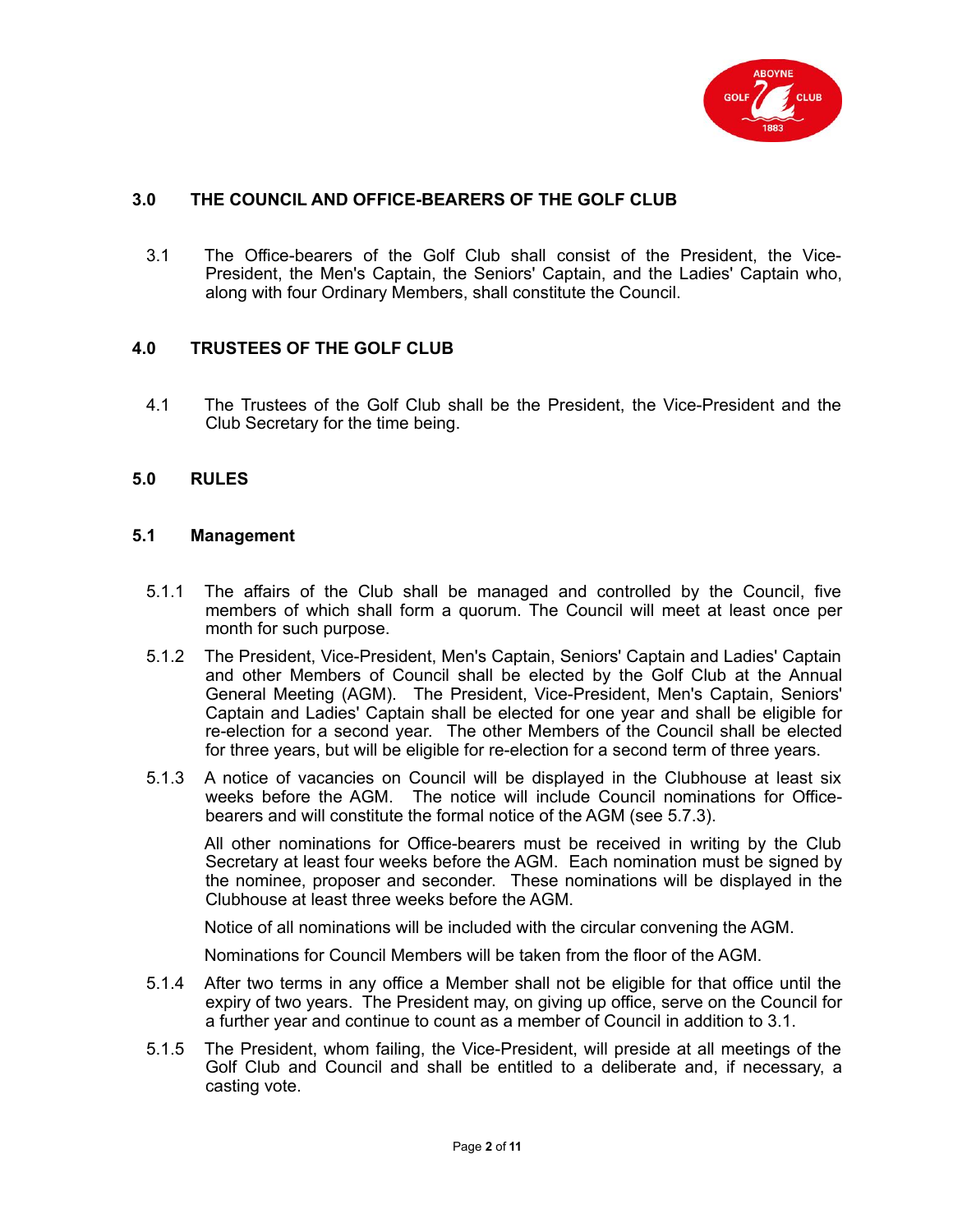

- 5.1.6 A Member may not be elected to the Council unless they are present at the meeting or has given written notice to the Club Secretary indicating their willingness to serve on the Council.
- 5.1.7 Any position on Council left vacant at the AGM or becoming vacant prior to the next AGM may be filled, at the discretion of the Members of Council, from the Golf Club membership.
- 5.1.8 No Member of the Council and no Manager or employee of the Club shall have any personal interest in the sale of excisable liquors therein or in the profits arising from such sale.
- 5.1.9 The Council shall have the sole right to interpret these Rules and give directions in cases not provided for therein and all Orders, Bye-Laws or Regulations made by them shall be binding on all Members until set aside by a General Meeting. Copies of such Orders, Bye-Laws and Regulations shall be posted on the Notice Board in the Clubhouse.
- 5.1.10 The Club shall be operated on a non-profit making basis, and any profits or surpluses made shall be used to improve the Club's facilities.
- 5.1.11 If, upon the winding up or dissolution of the Club there remains after the satisfaction of all the Club's debts and liabilities any property whatsoever, the same shall be given or transferred to some other organisation or organisations having objects (that is, aims and activities) similar to the objects of the Club, such organisation or organisations to be determined by the members of the Club by Resolution passed at a General meeting at or before the time of the dissolution, and in so far as effect cannot be given to such provision then to some charitable objects. No portion of the income and property shall be paid or transferred directly or indirectly by way of dividend, distribution, bonus. honoraria or otherwise howsoever by way of profit to the members.
- 5.1.12 No member of the Council and no Manager or Officer of the Club, or anyone related to these officers, shall rent or lease land to, provide administration or management services to, or provide other services or goods at greater than open market value to the Club.

## **5.2 Powers of the Council**

- 5.2.1 The Council shall appoint the Club Secretary, the Finance Convenor and any such Office-bearers or Employees of the Club as they may consider necessary. The council shall authorise ladies', men's and seniors' sections to elect committees to oversee their relevant fixtures including matches.
- 5.2.2 The Council may appoint from its Members such Sub-Committees as they may consider necessary. A Sub-Committee shall not incur any expenditure without the previous consent in writing by the Council.
- 5.2.3 A Special Meeting of the Council shall be called only at the instance of the President or of three Members of the Council on written requisition being made to the Club Secretary.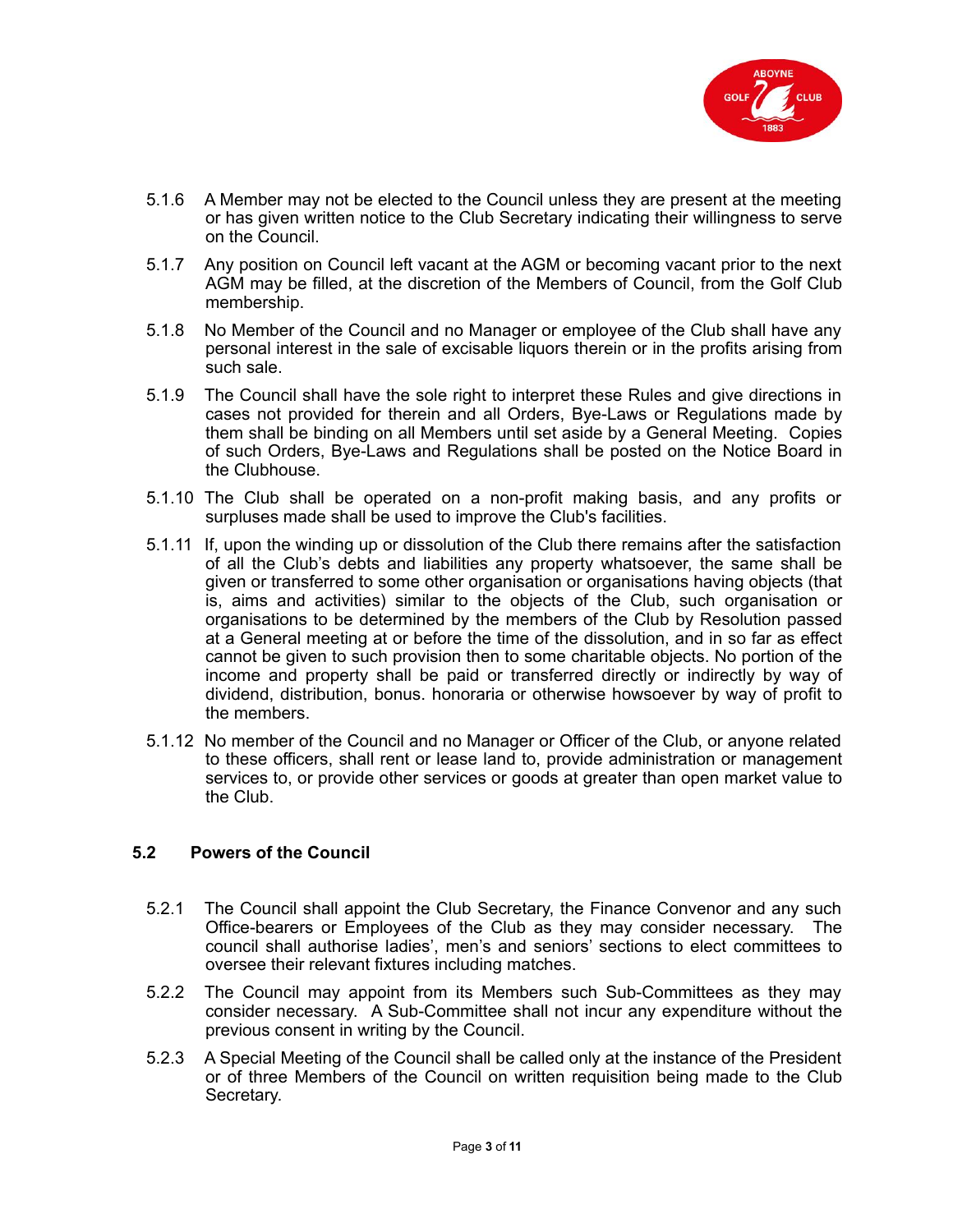

#### **5.3 Membership**

Membership is open to all and no application for membership will be refused on other than reasonable grounds. There will be no discrimination on grounds of age, disability, gender reassignment, marriage and civil partnership, pregnancy, maternity, race, religion or belief, sex, sexual orientation, political or other opinion.

- 5.3.1 Membership of the Club shall be as follows:-
	- **(a) Ordinary Members** shall be Members not in any of the special categories that follow.
	- **(b) Temporary Members** shall be Members who are temporarily in the district, utilising the Golf Club's facilities and have paid a greenfee.
	- **(c) Junior Members** shall be children and young persons as follows:

Category I: Under the age of 12 years on the  $1<sup>st</sup>$  January of the year.

Category II: Over 12 but under 16 years on the  $1<sup>st</sup>$  January of the year.

Category III: Over 16 but under 18 years on the 1<sup>st</sup> January of the year.

Junior Members will be offered Young Adult membership upon achieving the Category III upper age limit as defined above.

- **(d) Young Adult Members** shall be young persons who are over 18 but under the age of 30 years on the  $1<sup>st</sup>$  January of the year or are full time students. There shall be incremental annual membership fees for those aged from 26 to 29 years old.
- **(e) Social Members** shall be Members who are restricted to the privileges of the Clubhouse.
- **(f) Local Temporary Members** shall be Members ordinarily resident in the district and who are admitted from day to day subject to the conditions of rule 5.3.8.
- **(g) Honorary Members** shall be persons who have rendered outstanding service to the Club, or in furthering the game of golf, and shall be admitted on such terms and conditions including the payment of a subscription as the Council may decide and as seen fit by Council.
- **(h) Country Members** shall be Members who are ordinarily resident outwith a radius of 35 miles of the Clubhouse.
- **(i) Family Membership** shall be available to one or two Ordinary Members with two or more Junior Members. The adult Members will have the voting rights of Ordinary Members.
- **(j) Flexible Members** Any flexible membership category of golfer as agreed by Council.
- **(k) 9 holes Members** shall be Members aged over 75 years restricted to playing only 9 holes per round of golf on Mondays through Fridays and restricted to tee times before 9.00 am and from 11.00am to 4.00 pm.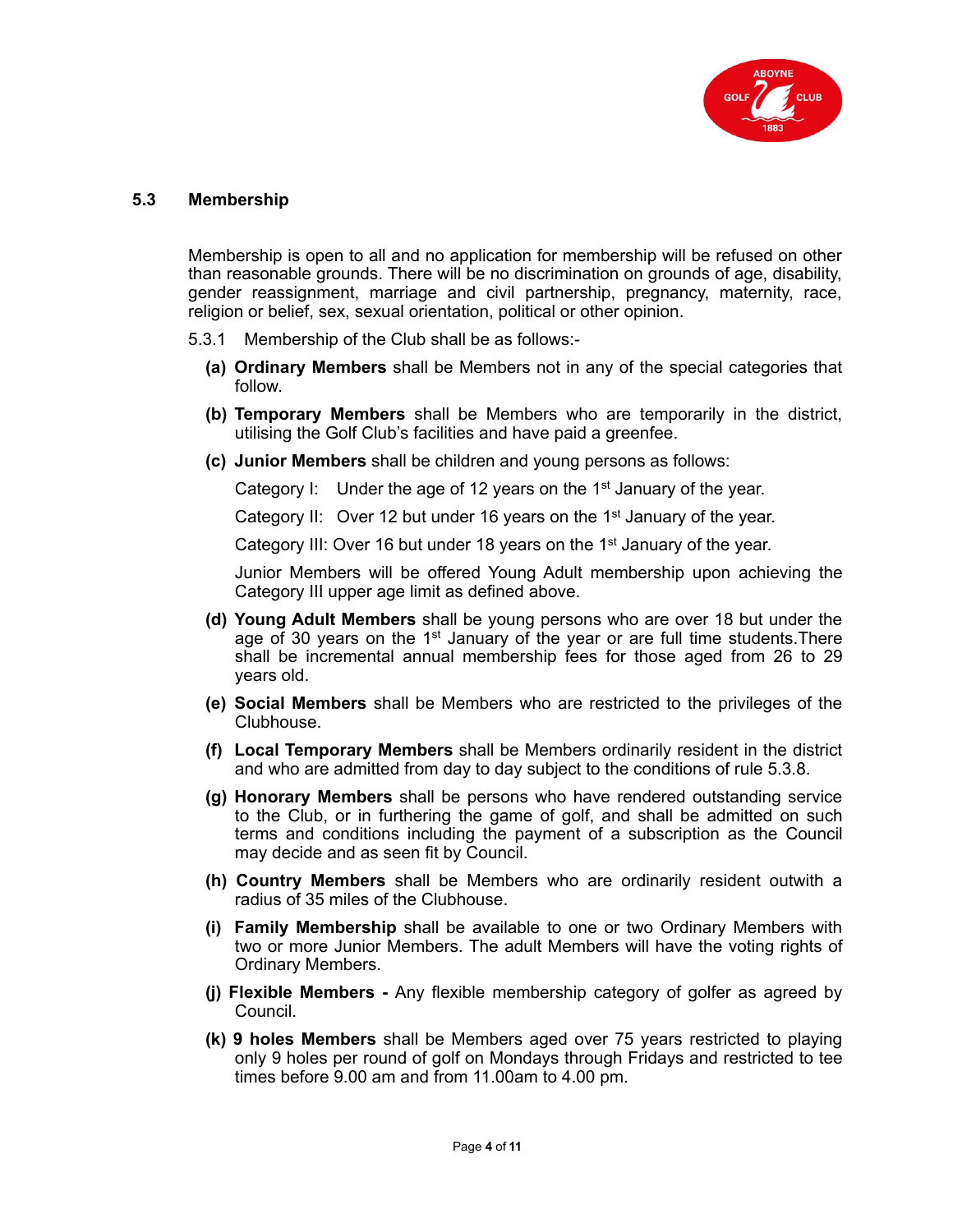

- **(l) Overseas Members** shall be Members having a residential address outside the United Kingdom.
- 5.3.2 Ordinary Members, Country Members, Young Adult Members,Junior Members, Social Members, Flexible Members, 9 Hole Members and Overseas Members shall be admitted on payment of the appropriate annual subscription.
- 5.3.3 Junior Members, Young Adult Members, and Social Members, 9 hole Members, Flexible Members and Overseas Members shall be admitted on payment of the appropriate annual subscription and they shall not be deemed to be Ordinary Members and shall not have a vote in the management of the Club's affairs.
- 5.3.4 Temporary members may be granted the privilege of the Clubhouse and the course on payment of subscriptions as shall be fixed by the Council.
- 5.3.5 On the election of a new member of whatsoever category, the Club Secretary shall notify the same to the Member and request payment of their subscription for the year then current plus Entry Fee and no person so elected shall participate in any advantages of the Club until the same has been paid. In the case of the annual subscription not being paid within one month of the election the Council may cancel the election.
- 5.3.6 On payment of their subscription a Temporary Member shall obtain a ticket of membership which shall state the name and address of the Temporary member and the period of his or her membership. This ticket shall be exhibited on demand to any Official or Employee of the Club.
- 5.3.7 Persons permanently resident in the district may be admitted as Local Temporary members from day to day only subject to the same restrictions and conditions as apply to Temporary members and subject to a further restriction that no excisable liquors shall be sold or supplied to any Local Temporary member.
- 5.3.8 Persons other than Ordinary members admitted to the privileges of the Clubhouse and course under the foregoing Rules shall have no right or interest in the property of the Club. They shall have no voice in the management of the Club's affairs and they shall not be deemed to be Ordinary Members. Temporary members for any period of less than three months shall have no right to introduce visitors to the Clubhouse or course.

## **5.4 Visitors**

5.4.1 Ordinary Members may, subject to the provisions of the Licensing (Scotland) Act and to such Bye-laws as the Council may from time to time make, introduce a friend/friends to the Clubhouse as a visitor / visitors. The introducing member shall be responsible for entering his or her own name and the name and address of the visitor/visitors and the date of the visit in the Visitor's Book in the Clubhouse. The visitor/visitors shall not be supplied with excisable liquor except on the invitation of and in the company of a member. The visitor/visitors may remain in the Clubhouse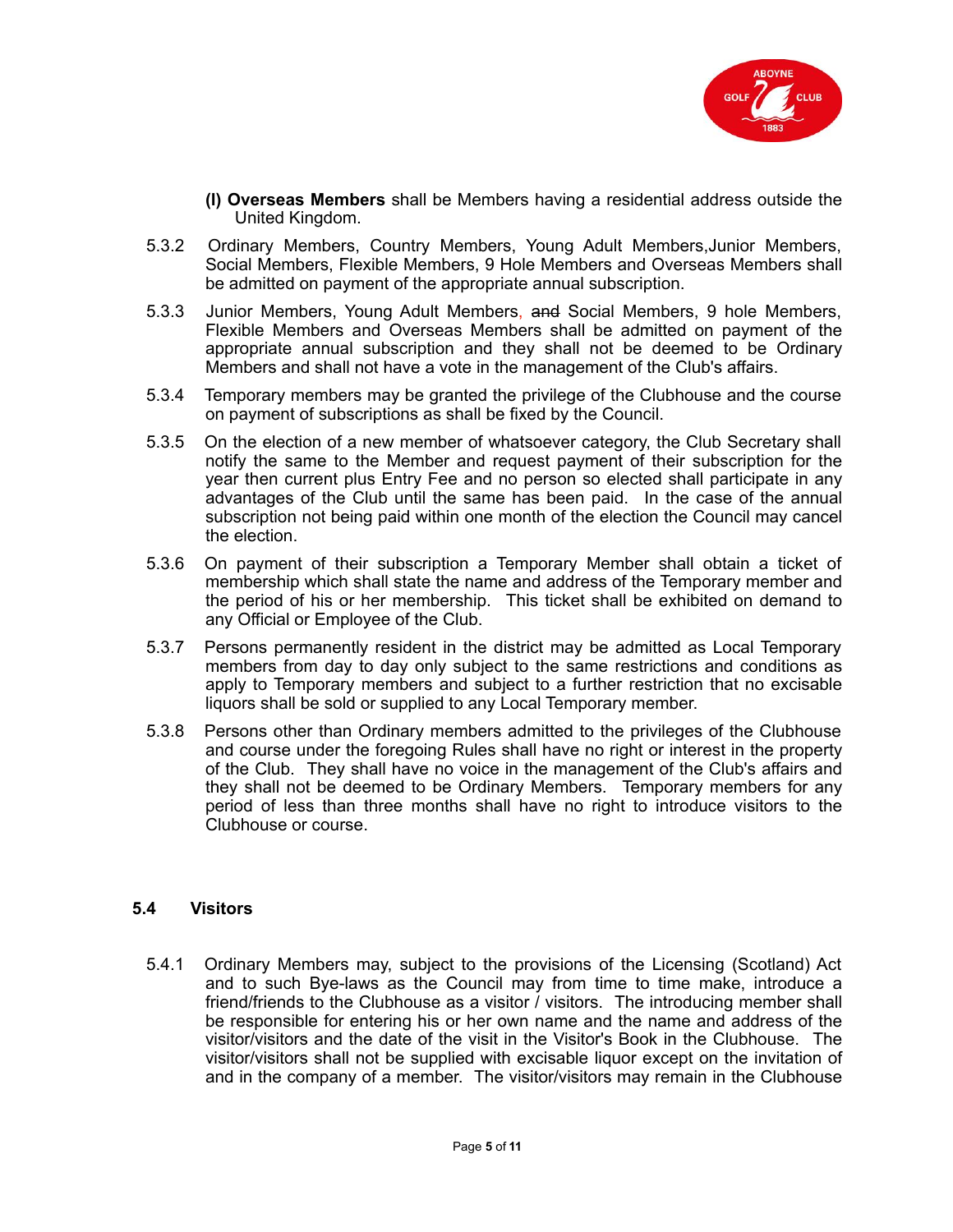

only so long as accompanied by the Member introducing such visitor/visitors. A Member may introduce a maximum of **five** visitors at any one time.

5.4.2 A Member of another club which falls within the description of a club as prescribed in Section 2(1) of the Licensing (Clubs)(Scotland) Regulations 2007 may be supplied with alcohol on the Club premises on producing satisfactory evidence of such membership.

#### **5.5 Entry Money and Subscriptions**

- 5.5.1 All subscriptions shall be fixed by the Council and submitted to the AGM for approval.
- 5.5.2 Annual Subscriptions shall be payable on the First day of February in each year for the year to Thirty-first January following or on such other date or for such other period as the Club in General Meeting may decide for categories under 5.3.1 except (j) Flexible Membership where the dates will be set by Council to correspond with the membership type.
- 5.5.3 No Member whose Subscription is in arrears shall be entitled to play on the course or vote at any Meeting after the last day of February following. The Council shall have power to remove the names of those in arrears with their Subscriptions after the Thirty First of March in each year from the Register of members. A member is liable for the payment of his or her Subscription unless he or she has given notice of his or her intention to resign Membership before the First day of February in each year. Any member who uses the Clubhouse or the course after the Thirty First day of January shall thereby be held to have withdrawn any notice of resignation previously given.
- 5.5.4 In case the conduct of any member shall, in the opinion of the Council, be detrimental to the good order of the Club or obnoxious to Members of the Club the Council shall have the power, after having offered such Member full opportunity to explain his or her conduct, to recommend such Member to resign, and if the Member so recommended to resign shall not do so within one month from the date of such recommendation the Council shall have power at once to expel such Member. Any Member so expelled shall not be entitled thereafter to enter the ground or premises of the club provided always that no such recommendation or expulsion shall be made or carried out unless the same shall be agreed to by the Council or by an absolute majority of their number present at a meeting specially summoned for the purpose of considering the conduct of each Member.

Any rejected application or expelled members have the right of appeal to a body other than that which has made the decision, i.e the next AGM or a disciplinary committee with no member of the body that made the decision.

5.5.5 The Council shall be entitled to open, maintain and, if necessary, close an Applicants Holding File for membership of the Club upon such terms and conditions as the Council shall decide, including the payment by applicants of a fee to be fixed by the Council if necessary.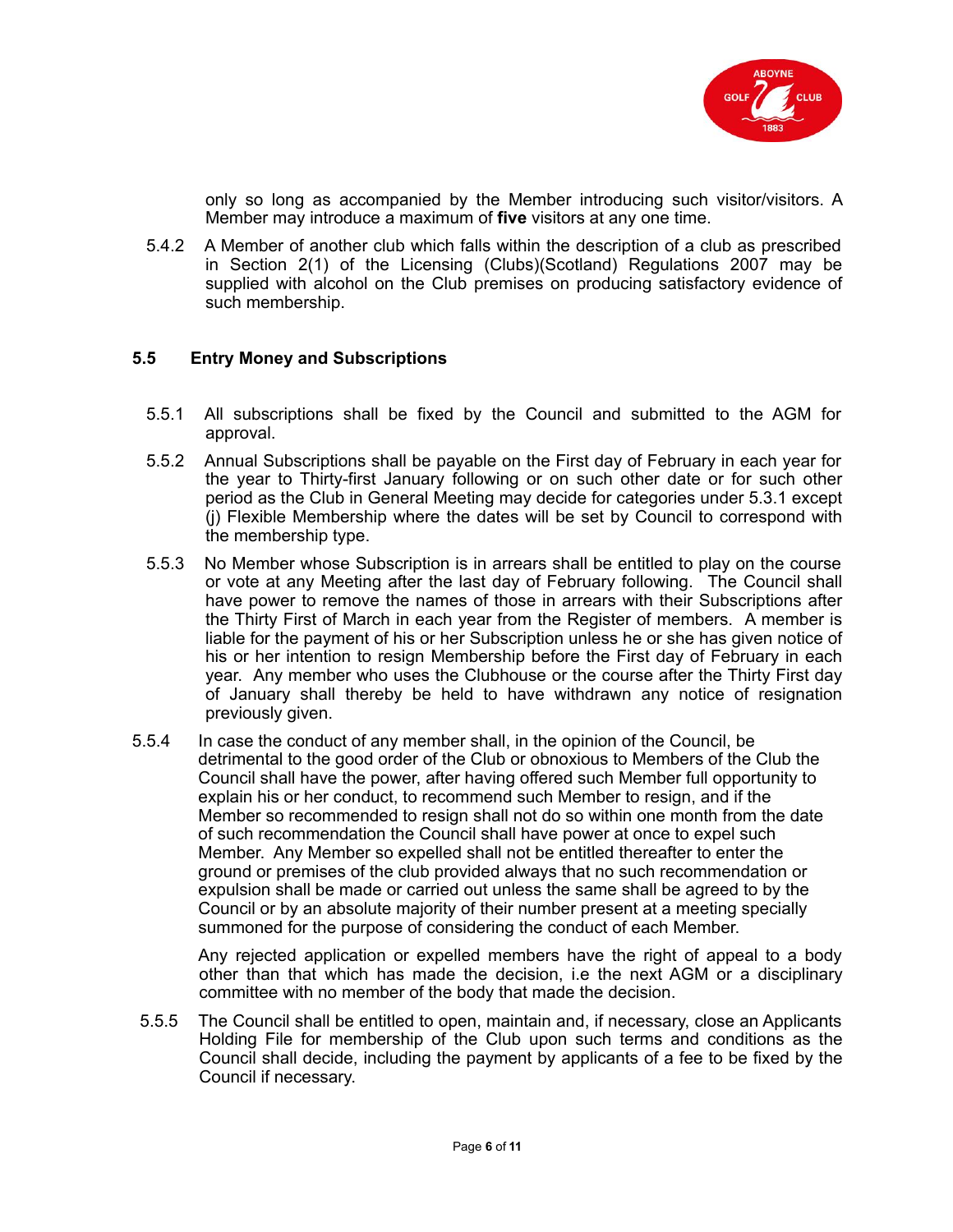

## **5.6 Resignation of membership**

- 5.6.1 Any Member may resign his or her membership provided such resignation is duly intimated in writing to the Club Secretary for the time being and payment made for the Annual Subscription for the year then current, but such resignation shall not relieve him or her of any assessment made by the Council to cover any deficit for that year and any other sums which may be due to the Club by the member so resigning.
- 5.6.2 Members who have withdrawn from the Club in accordance with clause 5.6.1 may rejoin the Club. An ex-Member rejoining will not be required to pay a joining fee.

## **5.7 General meeting**

- 5.7.1 The Annual General meeting (AGM) of the Golf Club shall be held before the First of February in each year at a place and time to be fixed by the Council. Notice of the AGM will be posted in the Clubhouse at least six weeks before the appointed date.
- 5.7.2 Any General Meeting other than the AGM shall be called an Extraordinary General Meeting (EGM).
- 5.7.3 The business of the AGM shall be to receive and consider the Reports of the Council and the Accounts and balance Sheets of the Club, and to elect Members of Council and Office-bearers, to elect an Auditor and to consider any other competent business relative thereto, notice of which competent business shall be given in the circular convening the meeting. In addition business affecting the Constitution and Rules of the Club may be transacted, notice of which shall be given in the circular convening the Meeting.

The written circular, referred to above, will be sent to all members of the Club by post or by e-mail at least seven days prior to the AGM. All members may attend the AGM, however, only ordinary members may vote.

- 5.7.4 An EGM shall be called only at the instance of the President, whom failing the Vice-President, or of twenty-five Ordinary Members of the Club on written requisition being made to the Club Secretary. Notice shall be sent to all Ordinary Members at least seven days before such meetings and shall specify the business to be transacted. At all meetings the President shall preside, whom failing the Vice-President. In the absence of both the President and Vice-president the chairperson shall be appointed by the meeting.
- 5.7.5 In the event of a general meeting being unable to be physically convened alternative arrangements may be employed at the discretion of the Council. Such alternate arrangements shall follow these rules. Voting procedures will be considered and advised by Council.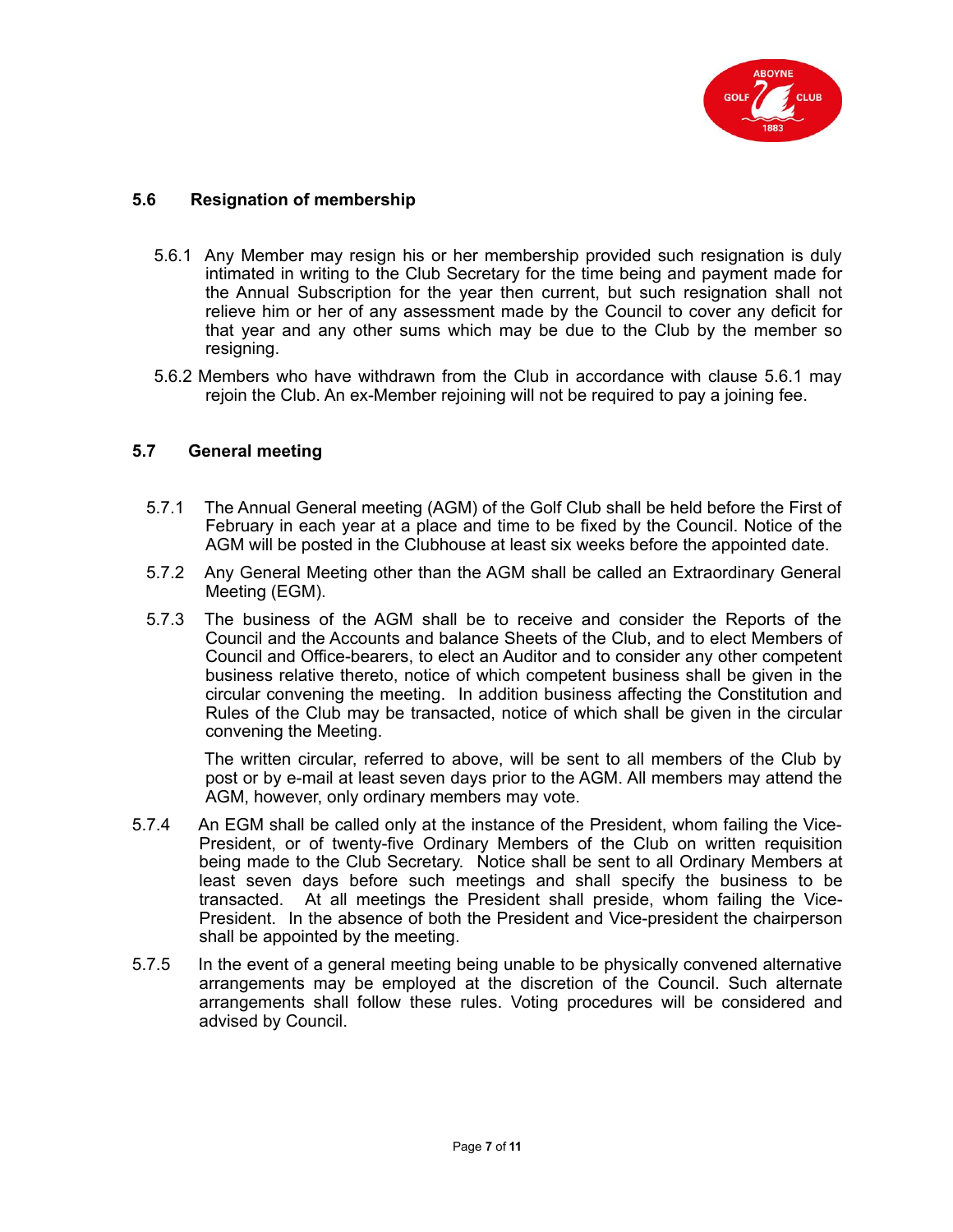

#### **5.8 Votes**

- 5.8.1 An eligible member electing to vote shall have one vote only, must vote personally and not by proxy, and must have paid all monies due to the club.
- 5.8.2 Only Ordinary members may vote on matters relating to the Club's Constitution and Rules (see also 5.14).
- 5.8.3 With the approval of the meeting voting may be affected either by a show of hands or by completion of a ballot paper.

#### **5.9 Accounts and Audits**

5.9.1 The Financial Convenor shall, subject to the instruction of the Council, oversee the receipt by the Club, and disbursement by the Club, of all monies and the keeping of regular books showing the accounts and transactions of the Club. The Financial Convenor shall oversee the making up of the Accounts of the Club by the Thirty First day of October in each year. An Account of the Income and Expenditure during the preceding year and a Balance Sheet showing the financial position of the Club, certified by the Auditor, shall be submitted for approval to the AGM following. The said Account and Balance Sheet or Abstract thereof, with the Auditor's report shall, in the opinion of the Council, either be printed and circulated to the Members by post or e mail with the circular convening the AGM or lie in the hands of the Financial Convenor for inspection by the Members.

## **5.10 Sale of Liquors**

- 5.10.1 Alcohol shall be sold or supplied only in accordance with the Licensing (Scotland) Act 2005.
- 5.10.2 Alcohol shall be sold and supplied only during the hours permitted in terms of the Operating Plan attached to the Premises Licence.

## **5.11 Notices**

- 5.11.1 A notice may be served by the Club on any Member personally or by sending it through the post or by e mail. Where more than one member of the same family resides at the same address a notice to each may be sent in one cover to all Members at that address.
- 5.11.2 Any notice, if served by post or e mail, shall be deemed to have been served at the time when the letter containing the same would be delivered in the ordinary course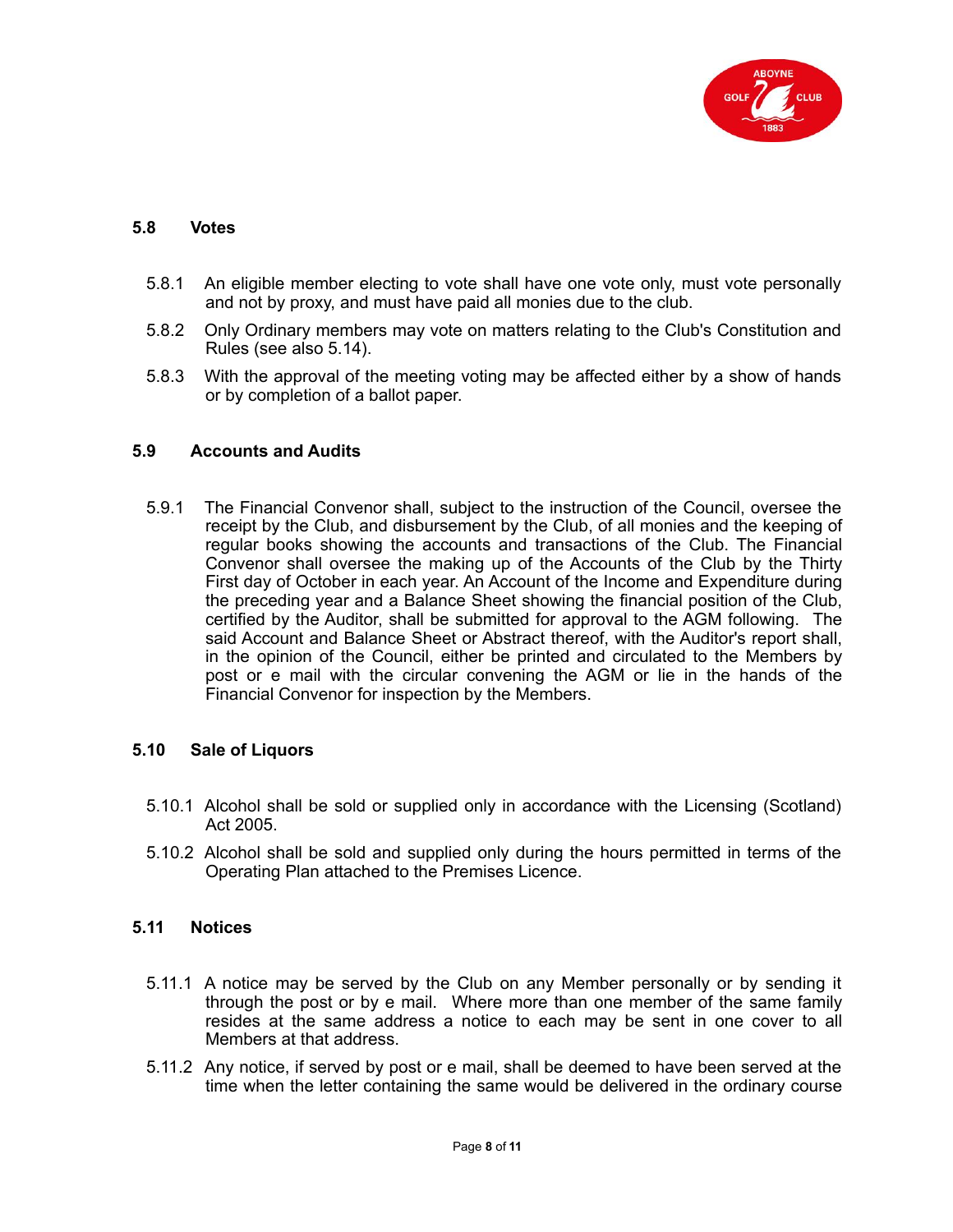

of post, and in proving such service it shall be sufficient to prove that the letter containing the notice was properly addressed and put into the Post Office.

## **5.12 Compliance with Rules**

5.12.1 A Member by paying his or her entry money or subscription thereby submits to the Rules and Bye-laws of the Club both as to the restrictions enjoined and the penalties imposed, and on these conditions alone is entitled to the advantages and privileges of the Club.

A copy of the Rules and Bye-Laws shall be posted in the Clubhouse, or may be seen in the hands of the Club Secretary, and no member shall be absolved from their effect on any allegation of not having received such copy. The Council may at any time, however, transmit to such member a print of the Rules and Bye-Laws.

#### **5.13 Liability for Financial Deficits**

5.13.1 The Council members shall be liable for payments of such sums as may be found necessary for liquidating financial losses and outstanding debts upon insolvency of the Club.

#### **5.14 Alteration of Rules**

5.14.1 No Rules of the Club shall be repealed or altered or new Rule made except at the AGM or at an EGM called for the purpose, and notice of any proposal affecting the Constitution of the Club must be given to the Club Secretary at least one month previous to such Meeting, whether Annual or Extraordinary. A copy of such proposal shall be exhibited in the Clubhouse for at least three weeks prior to any Meeting called for its consideration. Only Ordinary Members may vote on these matters.

## **5.15 Borrowing powers**

5.15.1(a) The Club in General meeting may from time to time authorise the Council to borrow or raise any sum, or sums, of money upon bond, disposition ex facie absolute, standard security, debenture stock, mortgage, bill, promissory note, or receipt, or by way of cash, credit or overdraft from any bank, institution or private person, or in any other manner, and to grant security, for all or any such sums and by way of such security, to dispone, mortgage, pledge, or charge the whole or any part of the property and assets of the Club, or to dispone, transfer, or convey the same absolutely or in trust, and to give the creditors power of sale and other usual and necessary powers.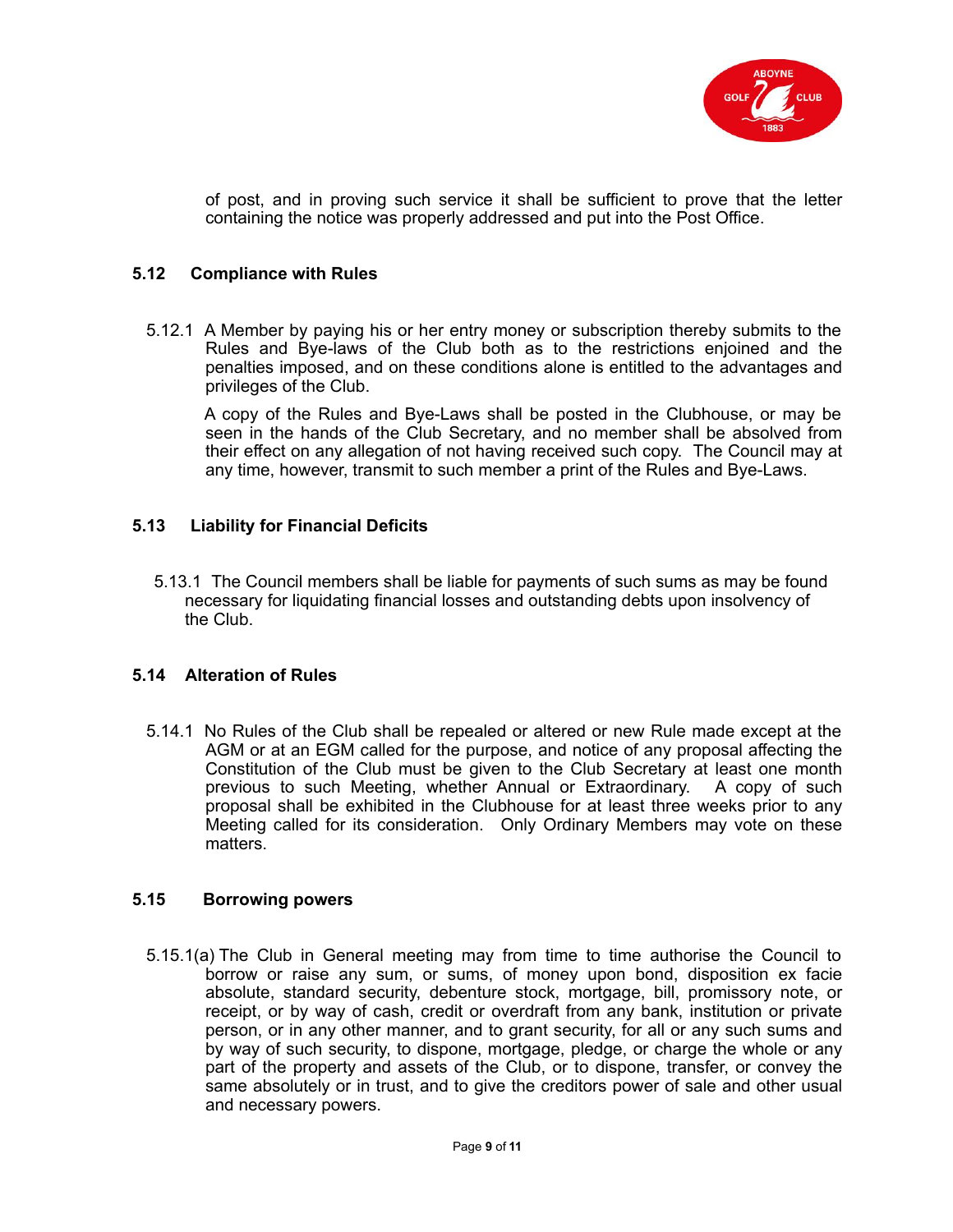

5.15.1(b) In the event of of insolvency of the Club every Council member of the Club is liable for a pro rata share of all sums borrowed in terms of the Rules, but this liability does not transmit against their Executors. Should a Council member resign his or her membership in terms of rule 5.6.1 their liability under this Rule shall continue until the expiry of 12 months from the date of their resignation, so far as obligations have been incurred during the period of their Council membership, and cease at that date unless prior to that date the Club determine to wind up or is declared to default. The Council shall have no power to pledge the personal liability of any Member of the Club for repayment of any sums borrowed.

## **6.0 BYE LAWS**

#### **6.1 As to Clubhouse**

- 6.1.1 No Member shall take, or permit to be taken, from the Clubhouse any article belonging to the Club without the authority of Council.
- 6.1.2 No Notice or document of any kind shall be placed on the walls of the Clubhouse, or otherwise publicly displayed therein, except by the authority of the Council or one of the Captains of sections.
- 6.1.3 Members shall, before leaving the Clubhouse, defray whatever expenses they may have incurred therein to the Club.

## **6.2 In Regard to Play**

- 6.2.1 The Rules of Golf, as they may from time to time be approved by the Royal and Ancient Golf Club of St Andrews, shall, except where otherwise specially provided in these Bye-laws, be the Rules of the Club.
- 6.2.2 The Local Rules shall be those set forth on the scoring cards of the Aboyne Course or as these may be altered from time to time.
- 6.2.3 The Council shall have power
	- (a) To regulate or restrict play on the course.

(b) To decide any question or dispute that may arise in connection with all Club Competitions.

(c) To add to or alter these Local Rules by notices displayed on the Notice Boards in the Clubhouse or otherwise.

For any alteration of the foregoing Local Rules and for starting Rules see Notice Board.